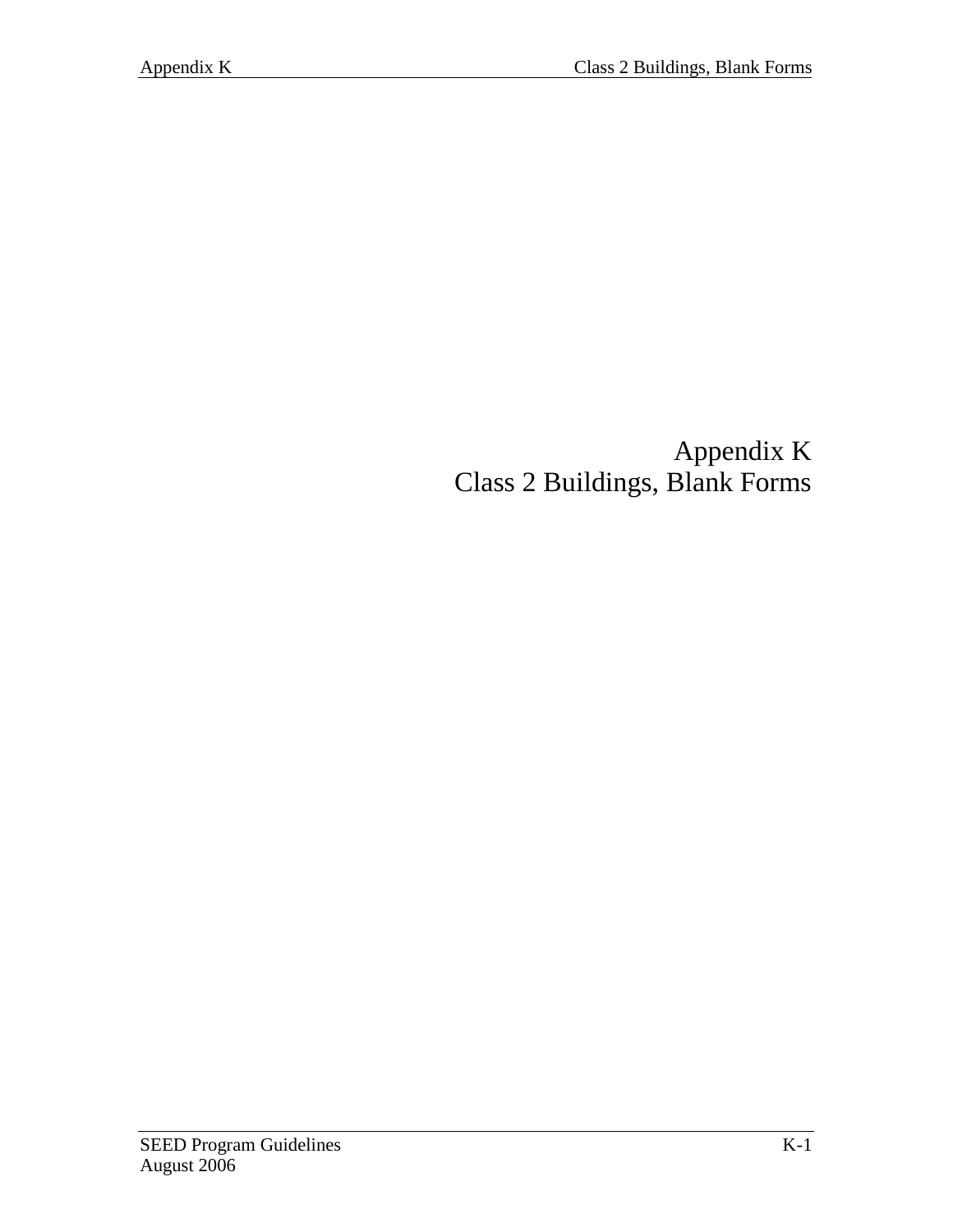## **Class 2 Building Project Notification Form**

| Agency:                                                               |                        |                        | Date submitted:                       |  |
|-----------------------------------------------------------------------|------------------------|------------------------|---------------------------------------|--|
| Contact person:                                                       | E-mail:                |                        | Phone:                                |  |
| Division or user:                                                     |                        |                        | ODOE Project ID#:                     |  |
| Project name:                                                         |                        |                        |                                       |  |
| Project address:                                                      |                        |                        |                                       |  |
| City:                                                                 |                        |                        | ZIP:                                  |  |
| <b>Project Description:</b>                                           |                        |                        |                                       |  |
|                                                                       |                        |                        |                                       |  |
|                                                                       |                        |                        |                                       |  |
| Energy systems affected:                                              |                        |                        |                                       |  |
|                                                                       |                        |                        |                                       |  |
| <b>Area and Use Information:</b>                                      |                        |                        |                                       |  |
|                                                                       |                        |                        |                                       |  |
| Project type:                                                         | $N =$ New construction | $R =$ Renovation       |                                       |  |
| Total floor area (sq.ft.)                                             |                        | gross heated or cooled |                                       |  |
| Affected floor area (sq.ft.)                                          |                        |                        | full area if new, or renovated area   |  |
|                                                                       | \$                     |                        |                                       |  |
| <b>Construction cost</b>                                              |                        |                        | total budget, not appropriated amount |  |
| Breakdown area by use and schedule; show design occupancy             |                        |                        |                                       |  |
|                                                                       |                        |                        |                                       |  |
|                                                                       | Use                    | Number of              | Occupied                              |  |
| Area breakdown                                                        | code                   | Hours/day<br>occupants | Days/week Weeks/Year                  |  |
|                                                                       |                        |                        |                                       |  |
|                                                                       |                        |                        |                                       |  |
|                                                                       |                        |                        |                                       |  |
|                                                                       |                        |                        |                                       |  |
| <b>Use Codes:</b>                                                     |                        |                        |                                       |  |
| A = Food/cafeteria, gym/pool/lockers, library/archives, theater/arena |                        |                        | $M = shop/retail$                     |  |
| $B =$ Computer center, education, laboratory, office                  |                        |                        | $R = Residential/dorm$                |  |
| $I =$ Clinic, hospital, jail/prison                                   |                        |                        | $S = W$ arehouse                      |  |
| <b>Estimated schedule:</b>                                            | Month/Day/Year         |                        | Month/Day/Year                        |  |
|                                                                       |                        |                        |                                       |  |
| RFP for design services:                                              |                        | Bid date:              |                                       |  |
| Schematic design begins:                                              |                        | Construction begins:   |                                       |  |
| Design development begins:                                            |                        | Construction complete: |                                       |  |
| Design development complete:                                          |                        |                        |                                       |  |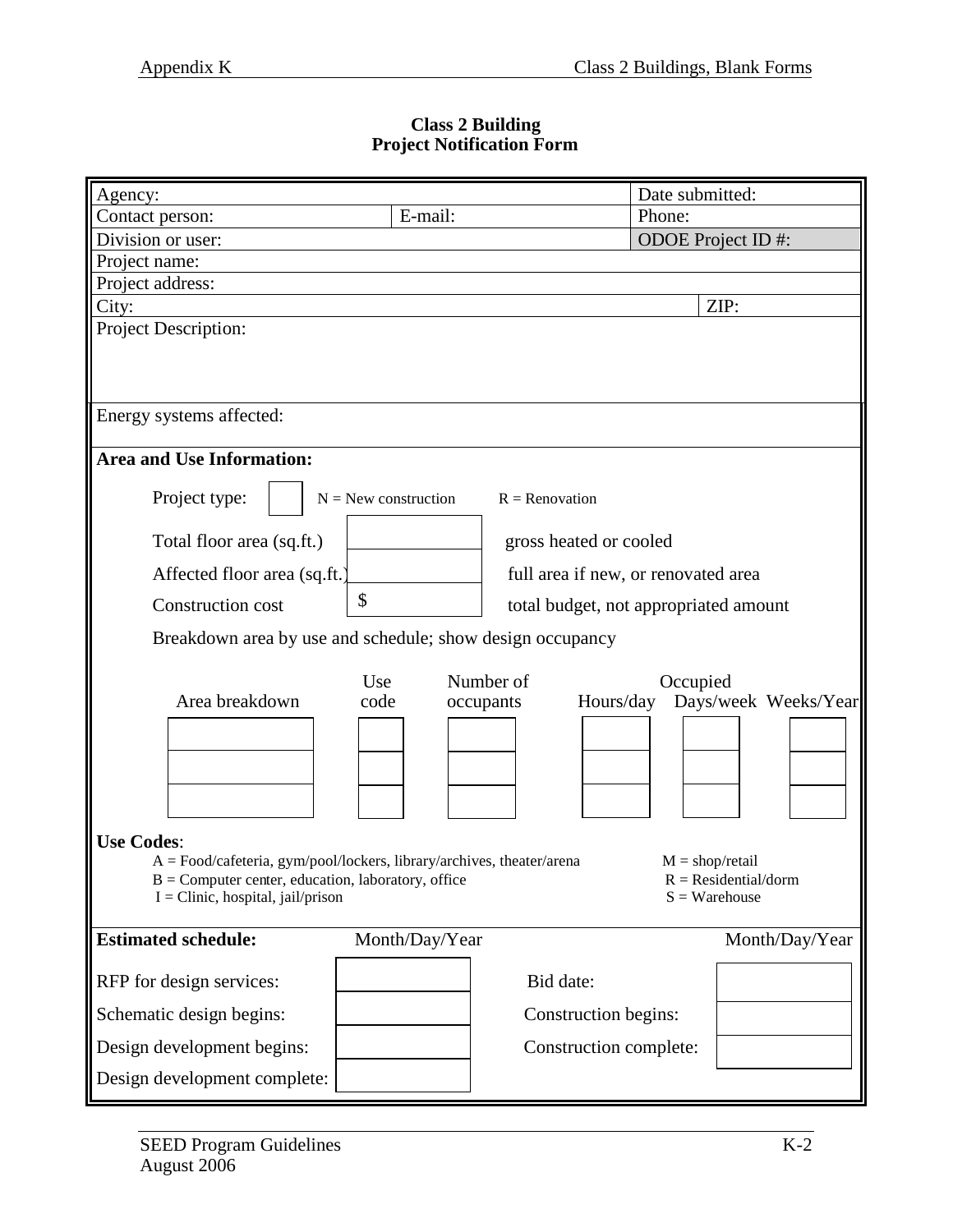| <b>Project Name:</b> |                            |                      |                       |                                                    |                        |
|----------------------|----------------------------|----------------------|-----------------------|----------------------------------------------------|------------------------|
|                      |                            | <b>E100 Envelope</b> |                       |                                                    |                        |
| <b>Status Code</b>   |                            |                      |                       |                                                    |                        |
| B                    | $N/A$ ECM#<br>$\mathbf{A}$ |                      |                       | <b>Potential ECMs</b>                              | <b>ECM Description</b> |
|                      |                            |                      | <b>E110</b>           | <b>Reduce Heat Losses</b>                          |                        |
|                      |                            |                      | E111                  | Ceiling/roof insulation                            |                        |
|                      |                            |                      | E112                  | Wall insulation                                    |                        |
| E113                 |                            |                      | Floor/slab insulation |                                                    |                        |
|                      |                            |                      | E114                  | Fan penthouse insulation                           |                        |
| E115                 |                            |                      | Windows:              |                                                    |                        |
|                      | $\mathbf{A}$               |                      |                       | Thermal break in metal window frames               |                        |
|                      | $\bf{B}$                   |                      |                       | Wood, vinyl, or fiberglass window frames           |                        |
|                      | $\mathcal{C}$              |                      |                       | Argon gas-filled glazing panels                    |                        |
|                      |                            |                      | $\mathbf D$           | High-performance low-e ( $e = 0.05$ ) coating      |                        |
|                      |                            |                      | E                     | Tinted glazing or reflective coatings              |                        |
|                      |                            |                      | E120                  | <b>Reduce Heat Gain</b>                            |                        |
|                      |                            |                      | E121                  | Architectural shading and overhangs                |                        |
|                      |                            |                      | E122                  | Window sizing and orientation                      |                        |
|                      |                            |                      | E123                  | Cool roof, green roof                              |                        |
|                      |                            |                      |                       |                                                    |                        |
|                      |                            |                      | E130                  | <b>Reduce Infiltration</b>                         |                        |
|                      |                            |                      | E131                  | Seal openings at penetrations of building envelope |                        |
|                      |                            |                      | E132                  | Air-lock vestibule or revolving doors              |                        |
|                      |                            |                      |                       |                                                    |                        |
|                      |                            |                      | E190                  | <b>Other Envelope Measures</b>                     |                        |
|                      |                            |                      |                       |                                                    |                        |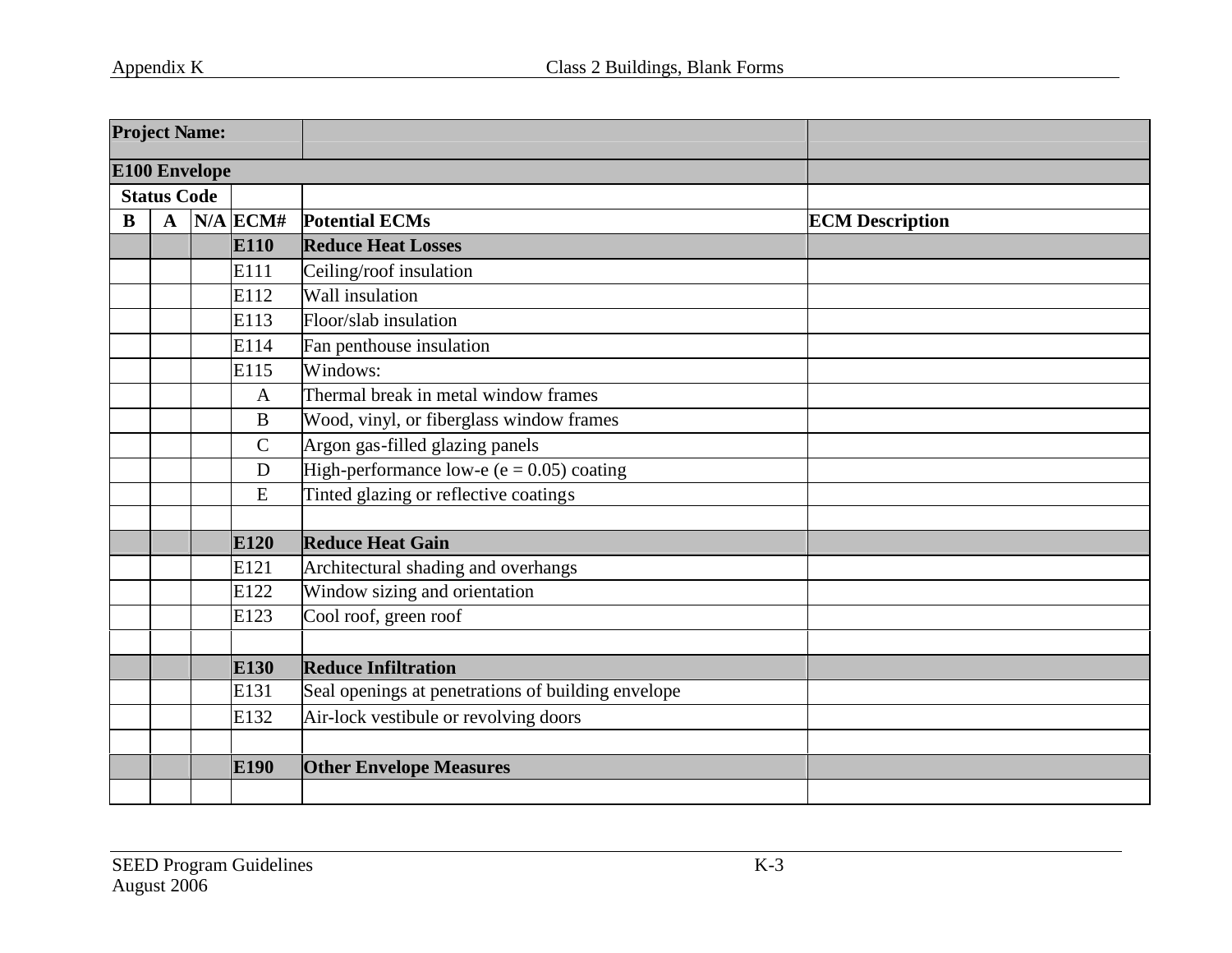| L100 Lighting      |                  |  |              |                                                                                                    |  |
|--------------------|------------------|--|--------------|----------------------------------------------------------------------------------------------------|--|
| <b>Status Code</b> |                  |  |              |                                                                                                    |  |
| B                  | $\mathbf{A}$     |  | $N/A$ ECM#   | <b>Potential ECMs</b>                                                                              |  |
|                    | L <sub>110</sub> |  |              | <b>Efficient Lighting Systems</b>                                                                  |  |
|                    |                  |  | L111         | Optimize fixture layout, spacing & orientation                                                     |  |
|                    |                  |  | L112R        | Delamp overlit areas                                                                               |  |
|                    |                  |  | L113         | Efficient Fixture Selection, (fixture CU)                                                          |  |
|                    |                  |  | L114         | <b>Optimize Ballast Selection</b>                                                                  |  |
|                    |                  |  | L115         | <b>Efficient Lamp Selection</b>                                                                    |  |
|                    |                  |  | $\mathbf{A}$ | Compact fluorescents in place of incandescents                                                     |  |
|                    |                  |  | $\bf{B}$     | Incandescent IR Halogen vs standard PAR lamps                                                      |  |
|                    |                  |  | $\mathsf{C}$ | Ceramic Metal Halide vs standard PAR lamps                                                         |  |
|                    |                  |  | $\mathbf D$  | High-output linear fluorescents in place of HID fixtures                                           |  |
|                    |                  |  | ${\bf E}$    | Pulse Start Metal Halides vs standard Metal Halides                                                |  |
|                    |                  |  | ${\bf F}$    | LED technology, exit signs and other applications                                                  |  |
|                    |                  |  | L116         | Exterior LPD at or below ASHRAE-90.1-2004                                                          |  |
|                    |                  |  |              |                                                                                                    |  |
|                    |                  |  | L120         | <b>Lighting Controls</b>                                                                           |  |
|                    |                  |  | L121         | Occupancy sensors (exceeding code requirements)                                                    |  |
|                    |                  |  | L122         | Selective switching, (control of multiple lamps within fixture)                                    |  |
|                    |                  |  | L123         | Egress lighting scheduled off during unoccupied periods                                            |  |
|                    |                  |  | L124         | Exterior lighting controls (exterior lights extinguished after<br>occupied period (i.e. 9PM - 5AM) |  |
|                    |                  |  |              |                                                                                                    |  |
|                    |                  |  | L130         | <b>Optimize Daylighting</b>                                                                        |  |
|                    |                  |  | L131         | Continuous dimming controls                                                                        |  |
|                    |                  |  | L132         | On/off daylighting control                                                                         |  |
|                    |                  |  | L133         | Separate circuits for zoning flexibility in daylit zones                                           |  |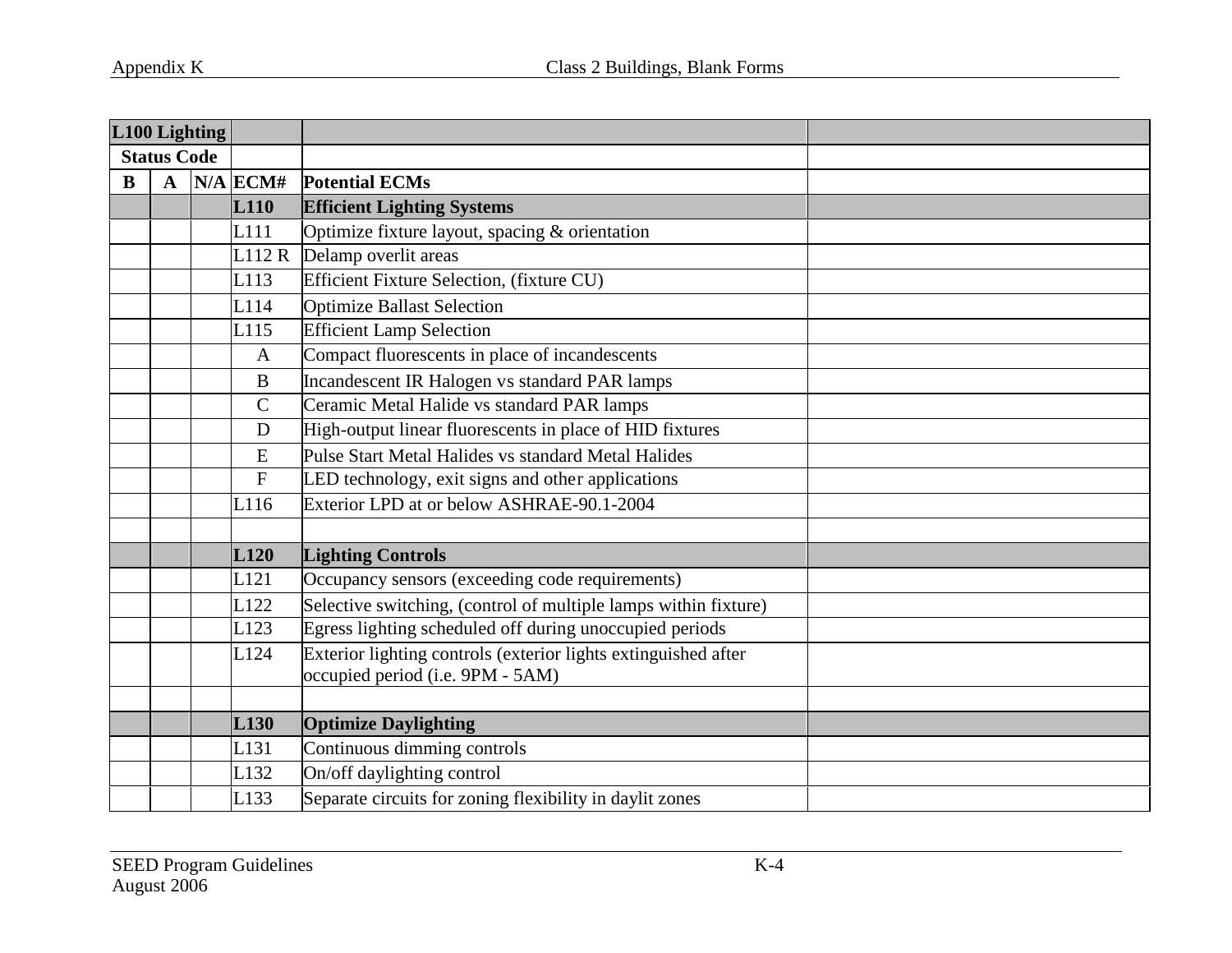|   |                                                                        |  | L <sub>190</sub> | <b>Other Lighting Measures</b>                                                |  |
|---|------------------------------------------------------------------------|--|------------------|-------------------------------------------------------------------------------|--|
|   |                                                                        |  |                  |                                                                               |  |
|   |                                                                        |  |                  | W100 Domestic Hot Water (DHW)                                                 |  |
|   | <b>Status Code</b>                                                     |  |                  |                                                                               |  |
| B | $\mathbf A$                                                            |  | $N/A$ ECM#       | <b>Potential ECMs</b>                                                         |  |
|   |                                                                        |  | <b>W110</b>      | <b>Reduce DHW Distribution Losses</b>                                         |  |
|   |                                                                        |  | W111             | Install return-line aquastat (not required by code)                           |  |
|   |                                                                        |  |                  |                                                                               |  |
|   |                                                                        |  | <b>W120</b>      | <b>Efficient DHW Generation</b>                                               |  |
|   |                                                                        |  | W121             | 90%-plus condensing hot water heaters                                         |  |
|   |                                                                        |  | W122             | Summer water heater or small boiler                                           |  |
|   | Preheat DHW with reclaimed waste heat (i.e. chiller condenser,<br>W123 |  |                  |                                                                               |  |
|   |                                                                        |  |                  | direct-contact boiler stack economizer, 24/7 computer server room<br>AC unit) |  |
|   |                                                                        |  | W124             | Solar-assisted water heater                                                   |  |
|   |                                                                        |  | W125             | Heat pump water heater                                                        |  |
|   |                                                                        |  |                  |                                                                               |  |
|   |                                                                        |  | <b>W130</b>      | <b>Process Related DHW Use</b>                                                |  |
|   |                                                                        |  | W131             | Institutional laundry water reuse system                                      |  |
|   |                                                                        |  | W132             | Horizontal axis washing machines                                              |  |
|   |                                                                        |  |                  |                                                                               |  |
|   |                                                                        |  | <b>W140</b>      | <b>Heat Recovery</b>                                                          |  |
|   |                                                                        |  | W141             | Waste water heat recovery, i.e.GFX system                                     |  |
|   |                                                                        |  |                  |                                                                               |  |
|   |                                                                        |  | <b>W190</b>      | <b>Other DHW Measures</b>                                                     |  |
|   |                                                                        |  |                  |                                                                               |  |
|   |                                                                        |  |                  | F100 HVAC - Unitary Equipment                                                 |  |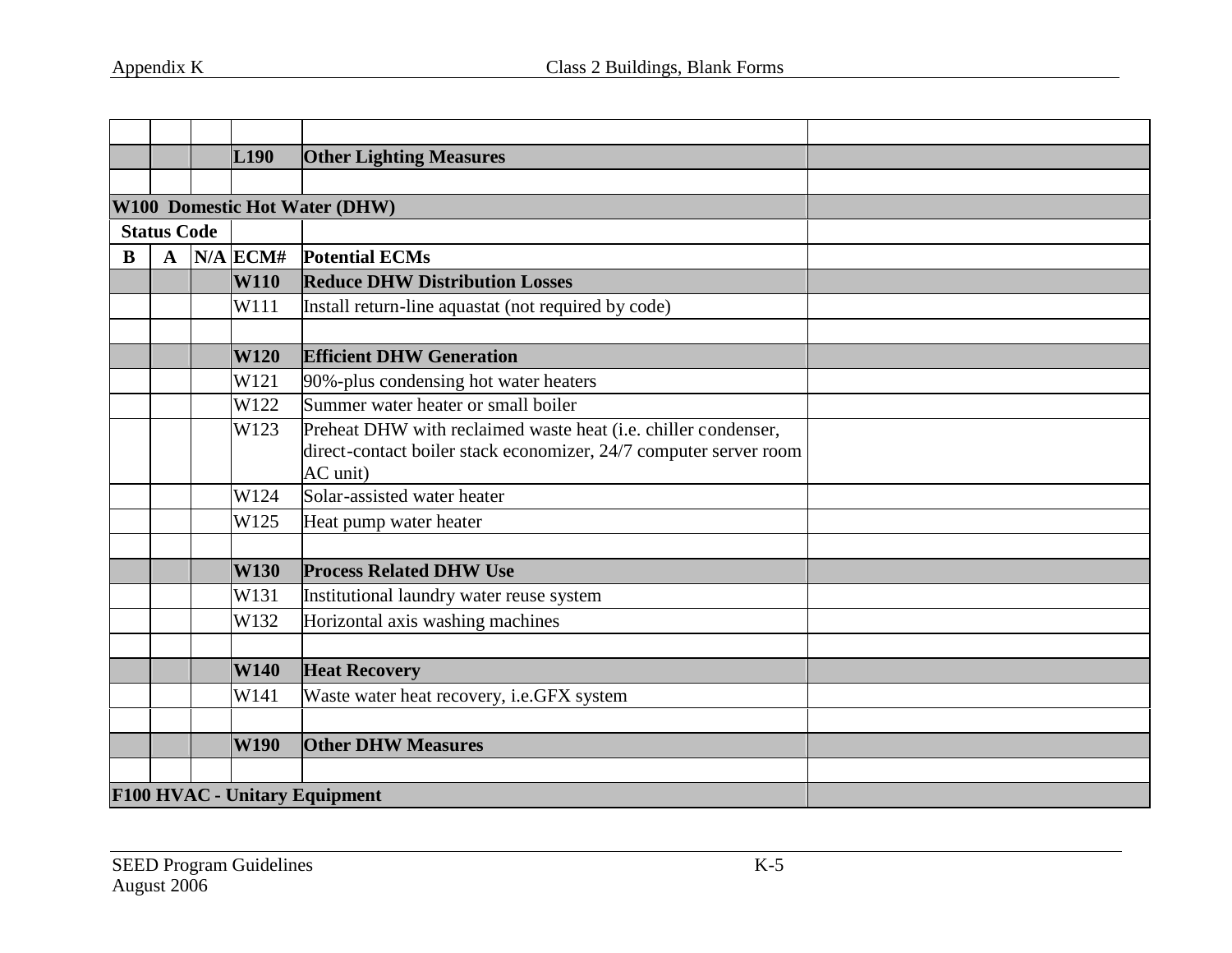| <b>Status Code</b> |                                                                            |                                     |                                      |                                                                                   |  |
|--------------------|----------------------------------------------------------------------------|-------------------------------------|--------------------------------------|-----------------------------------------------------------------------------------|--|
| B<br>$\mathbf A$   |                                                                            | $N/A$ ECM#                          | <b>Potential ECMs</b>                |                                                                                   |  |
|                    |                                                                            |                                     | <b>F110</b>                          | <b>Unitary Equipment</b>                                                          |  |
|                    |                                                                            |                                     | F111                                 | Condensing furnaces                                                               |  |
|                    |                                                                            |                                     | F112                                 | Cooling-unit efficiency                                                           |  |
|                    |                                                                            |                                     | F113                                 | Air-to air heat pump efficiency                                                   |  |
|                    |                                                                            |                                     | F114                                 | Water-source heat pump                                                            |  |
|                    |                                                                            |                                     | F115                                 | Radiant heating                                                                   |  |
|                    |                                                                            |                                     | F116                                 | Other HVAC general/unitary measures                                               |  |
|                    |                                                                            |                                     |                                      |                                                                                   |  |
|                    | <b>A100 HVAC - Air Distribution</b>                                        |                                     |                                      |                                                                                   |  |
|                    | <b>Status Code</b>                                                         |                                     |                                      |                                                                                   |  |
| B                  | $\mathbf{A}$                                                               | $N/A$ ECM#<br><b>Potential ECMs</b> |                                      |                                                                                   |  |
|                    |                                                                            |                                     | A110                                 | <b>Reduce Airflow Rates</b>                                                       |  |
|                    |                                                                            |                                     | A111                                 | Variable airflow with VFD                                                         |  |
|                    |                                                                            |                                     | A112                                 | Cold air distribution                                                             |  |
|                    |                                                                            |                                     |                                      |                                                                                   |  |
|                    |                                                                            |                                     | A120                                 | <b>Reduce Fan Pressure Resistance</b>                                             |  |
|                    | Minimize fan unit static pressure-losses: air filters, cooling and<br>A121 |                                     | heating coils, enlarge cabinet size. |                                                                                   |  |
|                    |                                                                            |                                     | A122                                 | Minimize duct static pressure-losses: enlarging ducting $\&$<br>optimize fittings |  |
|                    |                                                                            |                                     | A130                                 | <b>Reduce Ventilation Loads</b>                                                   |  |
|                    |                                                                            |                                     | A131                                 | Separate make-up air units for high-ventilation areas                             |  |
|                    |                                                                            |                                     | A132                                 | Heat recovery (air-to- air, run-around loop, heat wheel)                          |  |
|                    |                                                                            |                                     |                                      |                                                                                   |  |
|                    |                                                                            |                                     | A140                                 | <b>Reduce Air Leaks and Heat Losses</b>                                           |  |
|                    | Install low-leakage dampers<br>A141                                        |                                     |                                      |                                                                                   |  |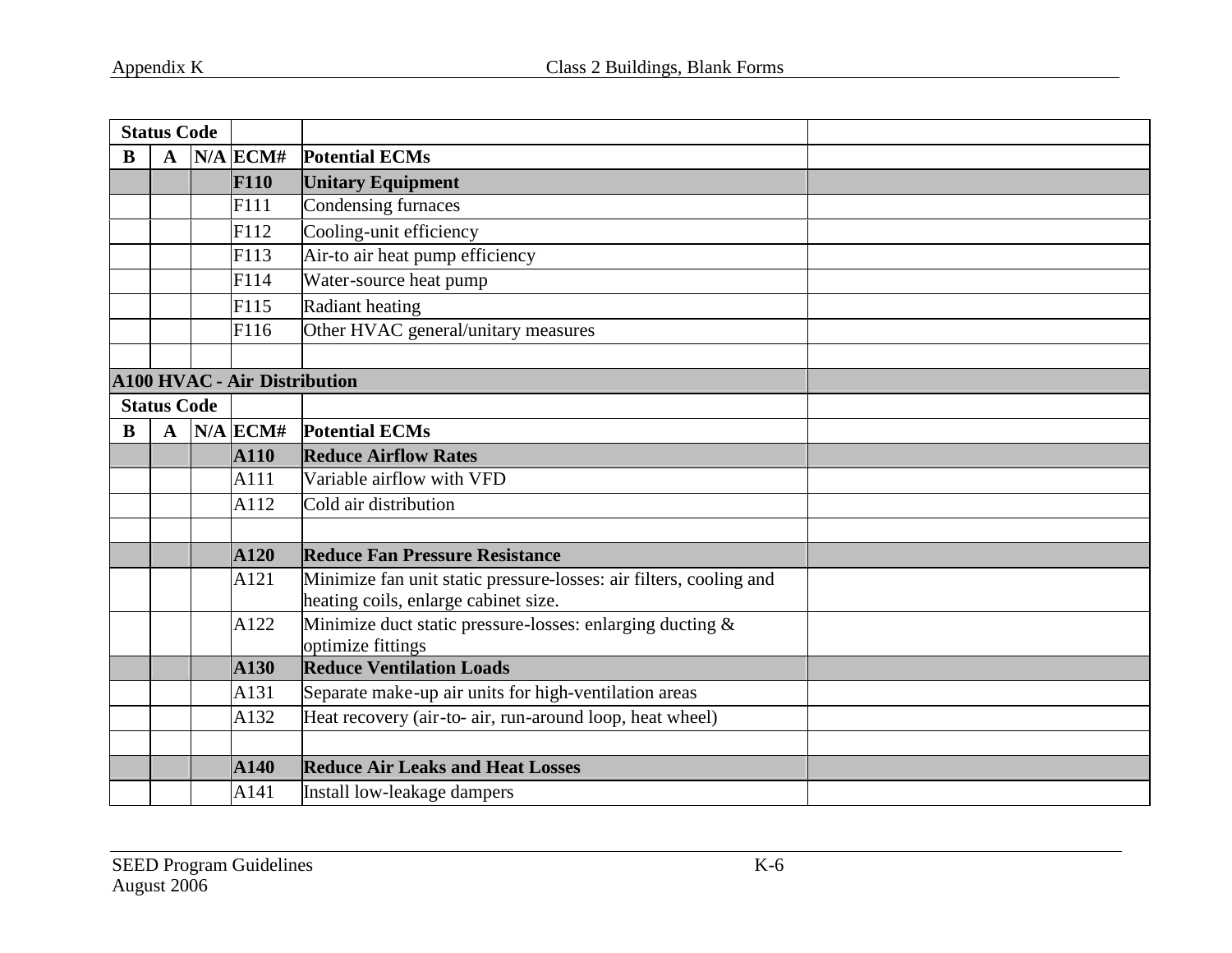|   | <b>Fan Systems and Delivery Systems</b><br><b>A150</b> |  |                                          |                                                              |  |
|---|--------------------------------------------------------|--|------------------------------------------|--------------------------------------------------------------|--|
|   | A151                                                   |  |                                          | Specify efficient fans and select efficient size fan wheel   |  |
|   |                                                        |  | A152                                     | Separate HVAC units for perimeter and core zones             |  |
|   |                                                        |  | A153R                                    | Change constant air-volume reheat to VAV reheat              |  |
|   |                                                        |  |                                          | A154 R Change multi-zone or dual duct to VAV                 |  |
|   |                                                        |  | A155                                     | Parallel fan power VAV boxes to reduce perimeter zone reheat |  |
|   |                                                        |  |                                          |                                                              |  |
|   |                                                        |  | <b>A190</b>                              | <b>Other HVAC - Air Distribution ECMs</b>                    |  |
|   |                                                        |  |                                          |                                                              |  |
|   |                                                        |  | D100 HVAC - Steam and Water Distribution |                                                              |  |
|   | <b>Status Code</b>                                     |  |                                          |                                                              |  |
| B | $\mathbf{A}$                                           |  | $N/A$ ECM#                               | <b>Potential ECMs</b>                                        |  |
|   |                                                        |  | <b>D110</b>                              | <b>Reduce Energy Losses</b>                                  |  |
|   |                                                        |  | D111                                     | Steam trap monitoring and repair program                     |  |
|   |                                                        |  | D112                                     | Insulate piping and valve bodies                             |  |
|   |                                                        |  |                                          |                                                              |  |
|   |                                                        |  | <b>D120</b>                              | <b>Reduce System Flow and Pressure Resistance</b>            |  |
|   |                                                        |  | D121                                     | Variable primary pumping with VFD                            |  |
|   |                                                        |  | D122                                     | Increase cooling coil temperature difference                 |  |
|   |                                                        |  | D123                                     | Increase Heating coil temperature difference                 |  |
|   |                                                        |  | D124                                     | Reduce pump head pressure                                    |  |
|   |                                                        |  |                                          |                                                              |  |
|   |                                                        |  | <b>D190</b>                              | Other Steam or Water Distribution System                     |  |
|   |                                                        |  |                                          |                                                              |  |
|   |                                                        |  | <b>T100 HVAC Controls</b>                |                                                              |  |
|   | <b>Status Code</b>                                     |  |                                          |                                                              |  |
| B |                                                        |  |                                          | A  N/A  ECM#  Potential ECMs                                 |  |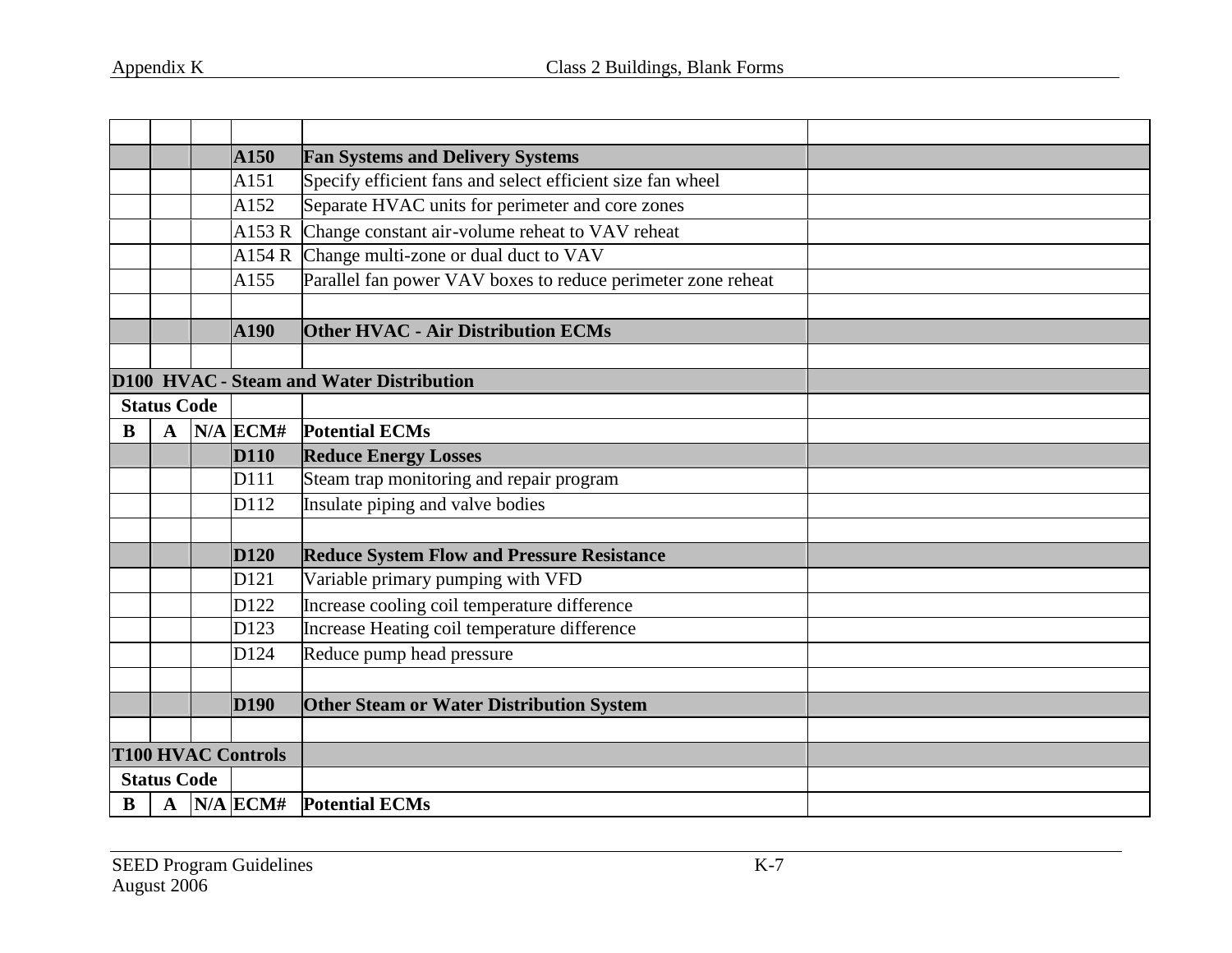| <b>T110</b>               |                                           |                           | <b>Air-Side Control Strategy</b>                          |                                                                                               |  |
|---------------------------|-------------------------------------------|---------------------------|-----------------------------------------------------------|-----------------------------------------------------------------------------------------------|--|
|                           |                                           |                           | T111                                                      | Airflow and temperature setback in unoccupied areas through<br>occupancy sensors or schedules |  |
| T <sub>112</sub>          |                                           |                           | Variable ventilation based on CO <sub>2</sub> control     |                                                                                               |  |
|                           |                                           |                           | T113                                                      | Night-flush cooling cycle                                                                     |  |
|                           |                                           |                           |                                                           |                                                                                               |  |
|                           |                                           |                           | <b>T120</b>                                               | <b>Water Side Control Strategy</b>                                                            |  |
| T <sub>121</sub><br>pumps |                                           |                           | Time clock and OSA lockout control of heating and cooling |                                                                                               |  |
|                           |                                           |                           |                                                           |                                                                                               |  |
|                           |                                           |                           | <b>T130</b>                                               | <b>Misc. Controls</b>                                                                         |  |
|                           | T131                                      |                           |                                                           | Isolate large sheddable loads and install automated controls to<br>limit electrical demand    |  |
|                           |                                           |                           |                                                           |                                                                                               |  |
|                           | <b>Other HVAC Controls</b><br><b>T190</b> |                           |                                                           |                                                                                               |  |
|                           |                                           |                           |                                                           |                                                                                               |  |
|                           |                                           | <b>C100 Cooling Plant</b> |                                                           |                                                                                               |  |
|                           | <b>Status Code</b>                        |                           |                                                           |                                                                                               |  |
| $\bf{B}$                  | $\mathbf A$                               |                           | $N/A$ ECM#                                                | <b>Potential ECMs</b>                                                                         |  |
|                           |                                           |                           | <b>C110</b>                                               | <b>More Efficient Cooling Equipment</b>                                                       |  |
|                           |                                           |                           | C111                                                      | Select efficient kW/ton chillers: 1) centrifugal, 2) screw, 3)<br>reciprocating               |  |
|                           |                                           |                           | C112                                                      | Select chiller size(s) for efficient sequencing                                               |  |
|                           |                                           |                           | C113                                                      | Optimization of chiller sequencing controls                                                   |  |
| Central Heat Pump<br>C114 |                                           |                           |                                                           |                                                                                               |  |
|                           |                                           |                           |                                                           |                                                                                               |  |
|                           |                                           |                           | C120                                                      | <b>Alternate Cooling</b>                                                                      |  |
|                           |                                           |                           | C121                                                      | Water-side free cooling: cooling tower and P&F heat exchanger                                 |  |
|                           |                                           |                           | C122                                                      | Heat recovery chiller                                                                         |  |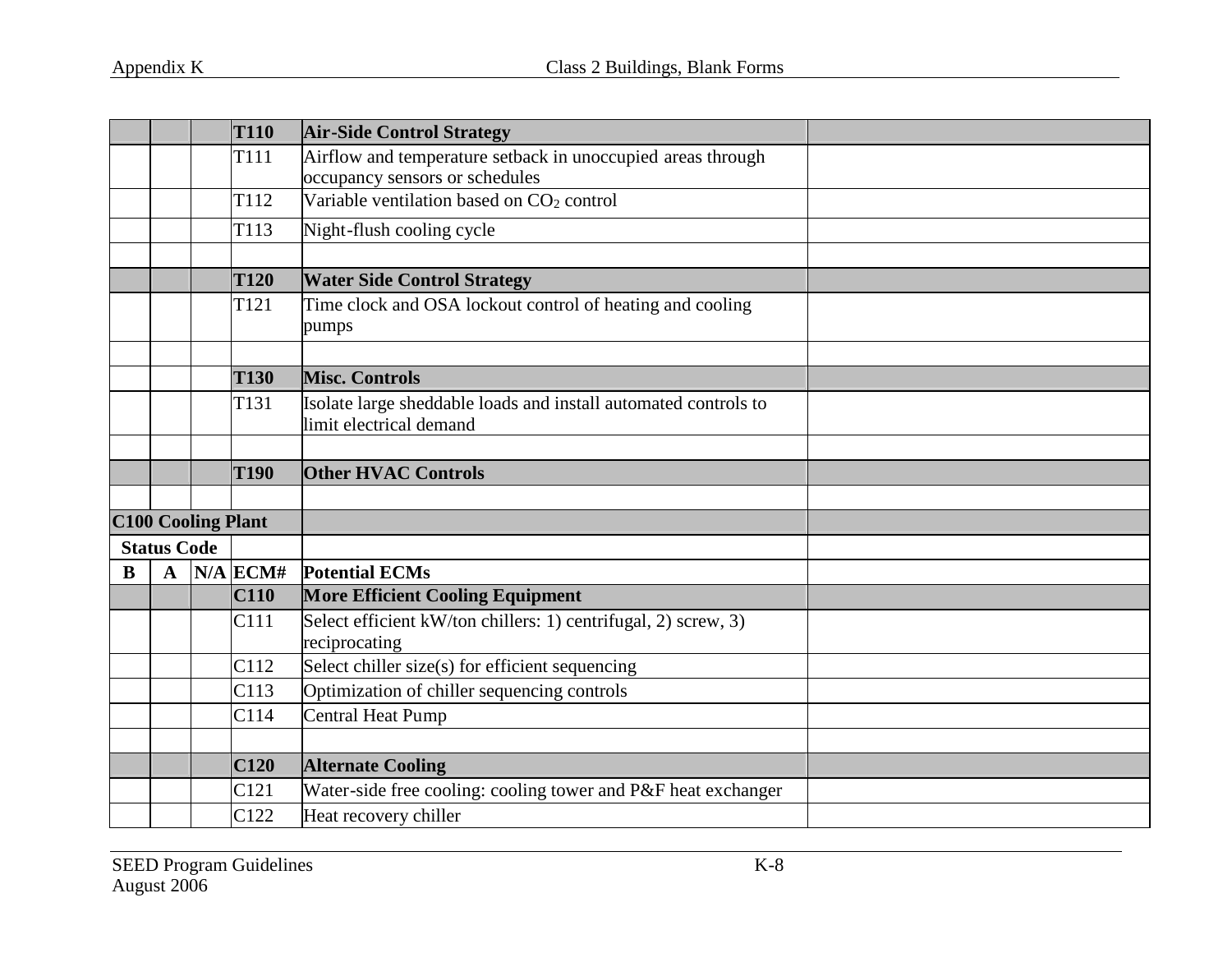|                    |                                                            |  | <b>C130</b>               | <b>Increase Condenser Efficiency</b>                              |  |
|--------------------|------------------------------------------------------------|--|---------------------------|-------------------------------------------------------------------|--|
|                    | Specify more efficient cooling tower to reduce LWT<br>C131 |  |                           |                                                                   |  |
|                    | Water-cooled versus air cooled<br>C132                     |  |                           |                                                                   |  |
|                    |                                                            |  | C133                      | Evaporative-cooled versus air cooled                              |  |
|                    |                                                            |  | C134                      | Condenser water reset controls                                    |  |
|                    |                                                            |  |                           |                                                                   |  |
|                    |                                                            |  | C190                      | <b>Other Cooling Plant Measures</b>                               |  |
|                    |                                                            |  |                           |                                                                   |  |
|                    |                                                            |  | <b>H100 Heating Plant</b> |                                                                   |  |
| <b>Status Code</b> |                                                            |  |                           |                                                                   |  |
| B                  | $\mathbf A$                                                |  | $N/A$ ECM#                | <b>Potential ECMs</b>                                             |  |
|                    |                                                            |  | <b>H110</b>               | <b>Improve Boiler Efficiency</b>                                  |  |
|                    |                                                            |  | H111                      | Specify efficient boilers                                         |  |
|                    |                                                            |  | H112                      | Select boiler size(s) for efficient sequencing                    |  |
|                    |                                                            |  | H113                      | Optimization of boiler sequencing controls                        |  |
|                    |                                                            |  | H114                      | Modulating burner control, specify high turn-down ratio $(5:1)$   |  |
|                    |                                                            |  | H115                      | Improve draft controls: turbulators, barometric dampers           |  |
|                    |                                                            |  | H116R                     | Improve combustion by reducing excess air with O2 trim controls   |  |
|                    |                                                            |  | H117                      | Boiler flue heat recovery to preheat combustion air or feed water |  |
|                    |                                                            |  | <b>H118R</b>              | Recover heat from boiler blow-down                                |  |
|                    |                                                            |  |                           |                                                                   |  |
|                    |                                                            |  | <b>H120</b>               | <b>Alternate Heating Systems</b>                                  |  |
|                    |                                                            |  | H121                      | Condensing hydronic boiler, design at lower supply/return water   |  |
|                    |                                                            |  |                           | temp. i.e 140 F supply and 110 F return water temp.               |  |
|                    |                                                            |  | H122                      | Water-source or ground-source heat pumps                          |  |
|                    |                                                            |  |                           |                                                                   |  |
|                    |                                                            |  | <b>H190</b>               | <b>Other Heating Plant Measures</b>                               |  |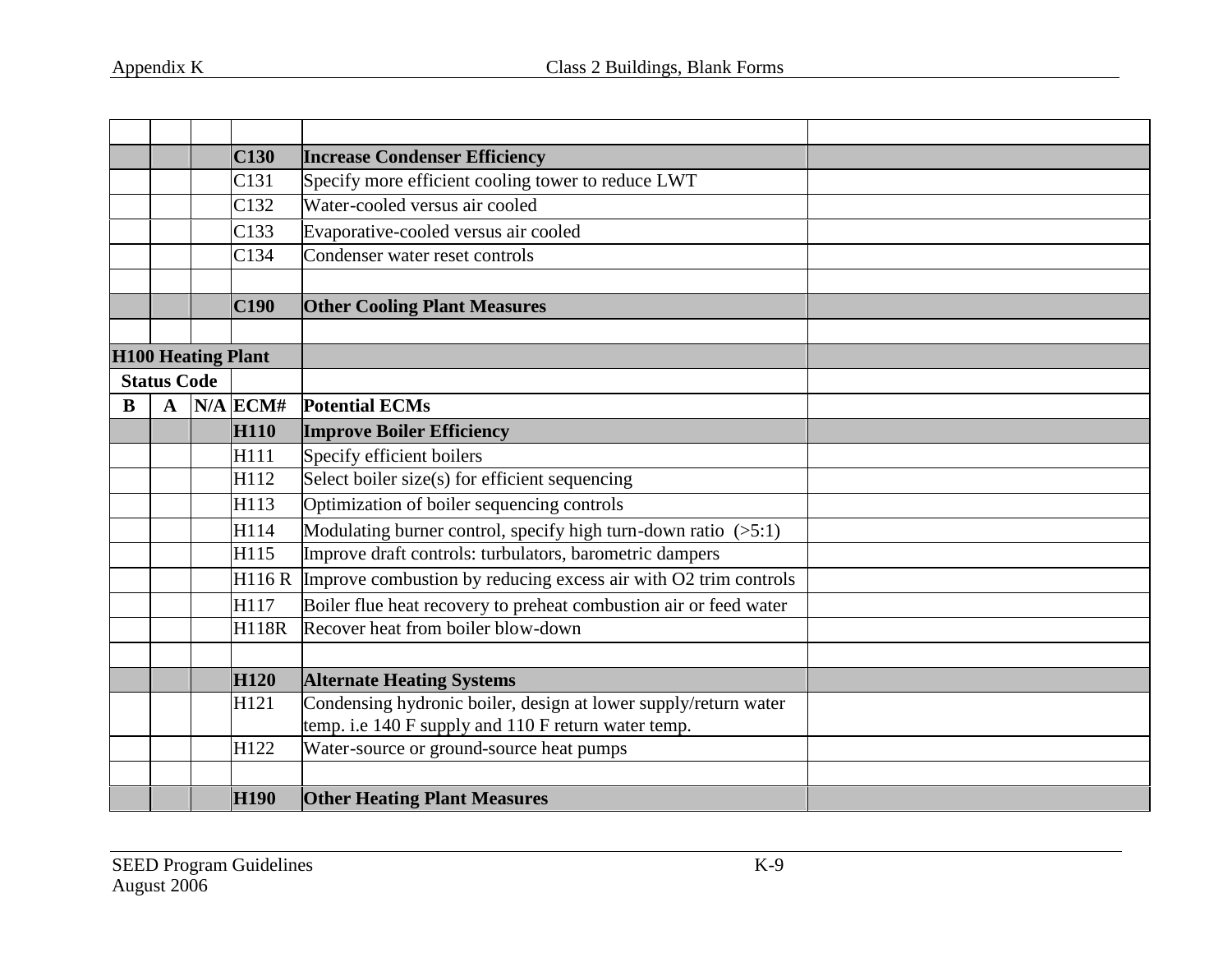|                                 |                                                             |  |                                        | K100 Hood and Make-up Systems for Kitchens, Labs, Shops, Process Equipment, etc.                                   |  |
|---------------------------------|-------------------------------------------------------------|--|----------------------------------------|--------------------------------------------------------------------------------------------------------------------|--|
| <b>Status Code</b>              |                                                             |  |                                        |                                                                                                                    |  |
| $N/A$ ECM#<br>B<br>$\mathbf{A}$ |                                                             |  | <b>Potential ECMs</b>                  |                                                                                                                    |  |
|                                 | Minimize exhaust hood airflows, i.e. low flow hoods<br>K111 |  |                                        |                                                                                                                    |  |
|                                 |                                                             |  | K112<br>Minimize exhaust hood run time |                                                                                                                    |  |
|                                 |                                                             |  | K113                                   | Separate make-up air unit set at lower temperature                                                                 |  |
|                                 |                                                             |  |                                        |                                                                                                                    |  |
|                                 |                                                             |  | <b>K190</b>                            | <b>Other Hood and Make-up Systems</b>                                                                              |  |
|                                 |                                                             |  |                                        |                                                                                                                    |  |
| <b>S100 Swimming Pools</b>      |                                                             |  |                                        |                                                                                                                    |  |
|                                 | <b>Status Code</b>                                          |  |                                        |                                                                                                                    |  |
| B                               | $\mathbf A$                                                 |  | $N/A$ ECM#                             | <b>Potential ECMs</b>                                                                                              |  |
|                                 |                                                             |  | S111                                   | Elevate air temperature to reduce pool evaporation rates                                                           |  |
|                                 |                                                             |  | S112                                   | Air-to-air heat recovery of ventilation air                                                                        |  |
|                                 |                                                             |  | S113                                   | De-humidification heat recovery                                                                                    |  |
|                                 |                                                             |  | S114                                   | Variable ventilation based on advanced climate controls sensing<br>humidity, indoor/outdoor/dew-point temperatures |  |
|                                 |                                                             |  | S115                                   | Lower ventilation rates during unoccupied hours                                                                    |  |
|                                 |                                                             |  | S116                                   | Low pressure-drop pool water filters/strainers                                                                     |  |
|                                 | S117                                                        |  |                                        | Two-speed circulation/filtration pumping (occupied/unoccupied<br>modes)                                            |  |
|                                 |                                                             |  |                                        |                                                                                                                    |  |
|                                 |                                                             |  | <b>S190</b>                            | <b>Other Swimming Pool Measures</b>                                                                                |  |
|                                 |                                                             |  |                                        |                                                                                                                    |  |
|                                 |                                                             |  |                                        | <b>P100 Power/Electrical Distribution</b>                                                                          |  |
|                                 | <b>Status Code</b>                                          |  |                                        |                                                                                                                    |  |
| $\mathbf{A}$<br>B               |                                                             |  | NA ECM# Potential ECMs                 |                                                                                                                    |  |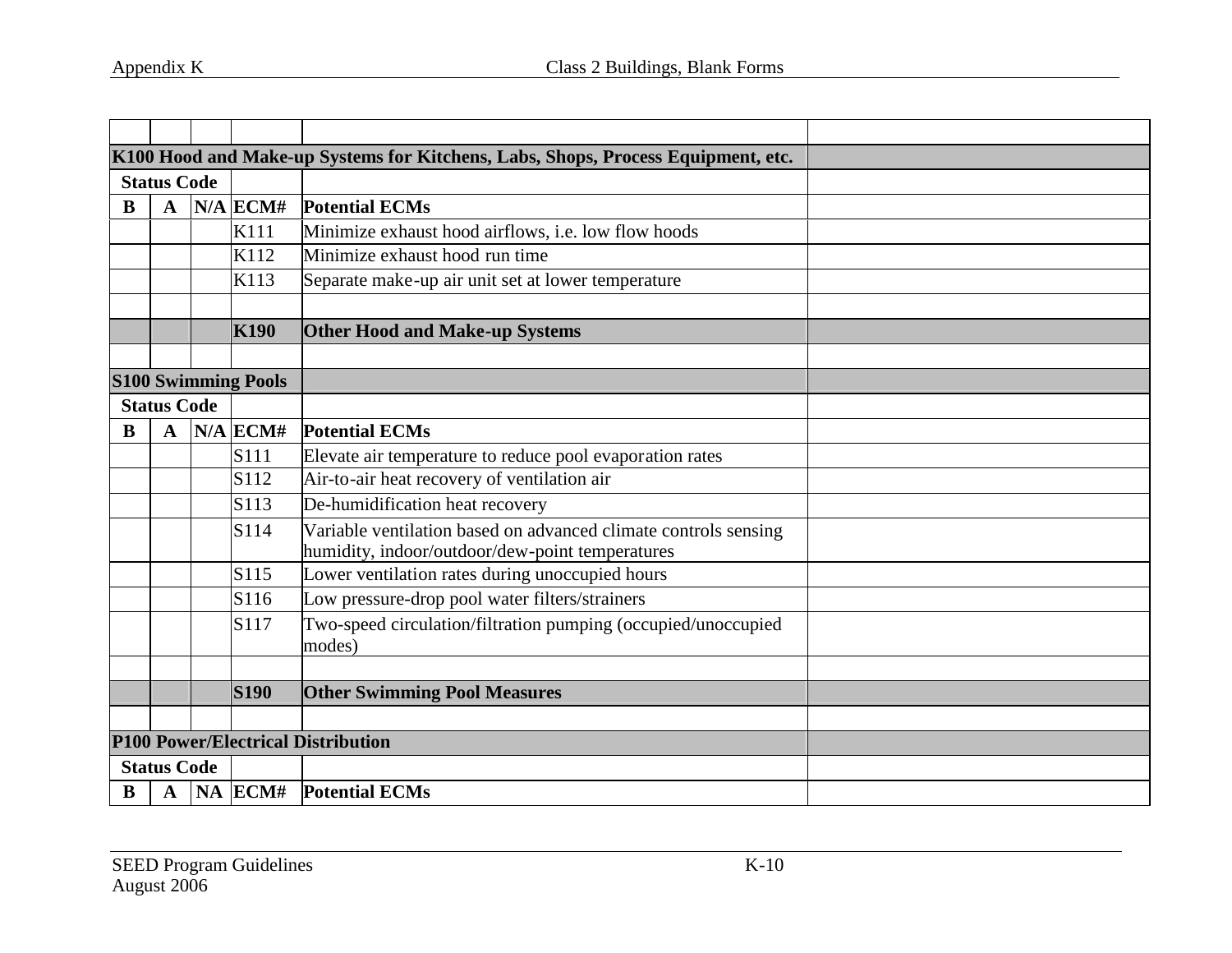| <b>P110</b> | <b>Premium-efficiency motors</b>                                                             |  |
|-------------|----------------------------------------------------------------------------------------------|--|
| P111        | In excess of code (Consortium for Energy Efficiency) i.e.fans,                               |  |
|             | pumps, etc.                                                                                  |  |
|             |                                                                                              |  |
| <b>P120</b> | <b>Vertical Transport</b>                                                                    |  |
| P121        | Hydraulic elevator pump/motor efficiency opportunities                                       |  |
| P122        | <b>Traction Elevator</b>                                                                     |  |
|             |                                                                                              |  |
| <b>P130</b> | <b>Server and Telecom Rooms</b>                                                              |  |
| P131        | Multiple small compressors for efficiency and redundancy                                     |  |
| P132        | Air side economizer cooling                                                                  |  |
| P133        | Water side economizer cooling                                                                |  |
| P134        | Wider deadband for humidity and temperature control (based on<br>actual design requirements) |  |
|             |                                                                                              |  |
| <b>P140</b> | <b>Refrigeration Systems</b>                                                                 |  |
| P141        | Select units with high efficiency compressors                                                |  |
| P142        | Increase condensing efficiency and optimize capacity control                                 |  |
| P143        | Install floating-head pressure controls                                                      |  |
|             |                                                                                              |  |
| <b>P150</b> | <b>Appliances</b>                                                                            |  |
| P151        | Residential Energy Star-refrigerator, dishwashers, washing<br>machines, etc                  |  |
| P152        | Commercial Equipment- Pcs, LCD Monitors, copiers, vending<br>misers                          |  |
|             |                                                                                              |  |
| <b>P190</b> | <b>Other Power Measures</b>                                                                  |  |
|             |                                                                                              |  |
|             |                                                                                              |  |